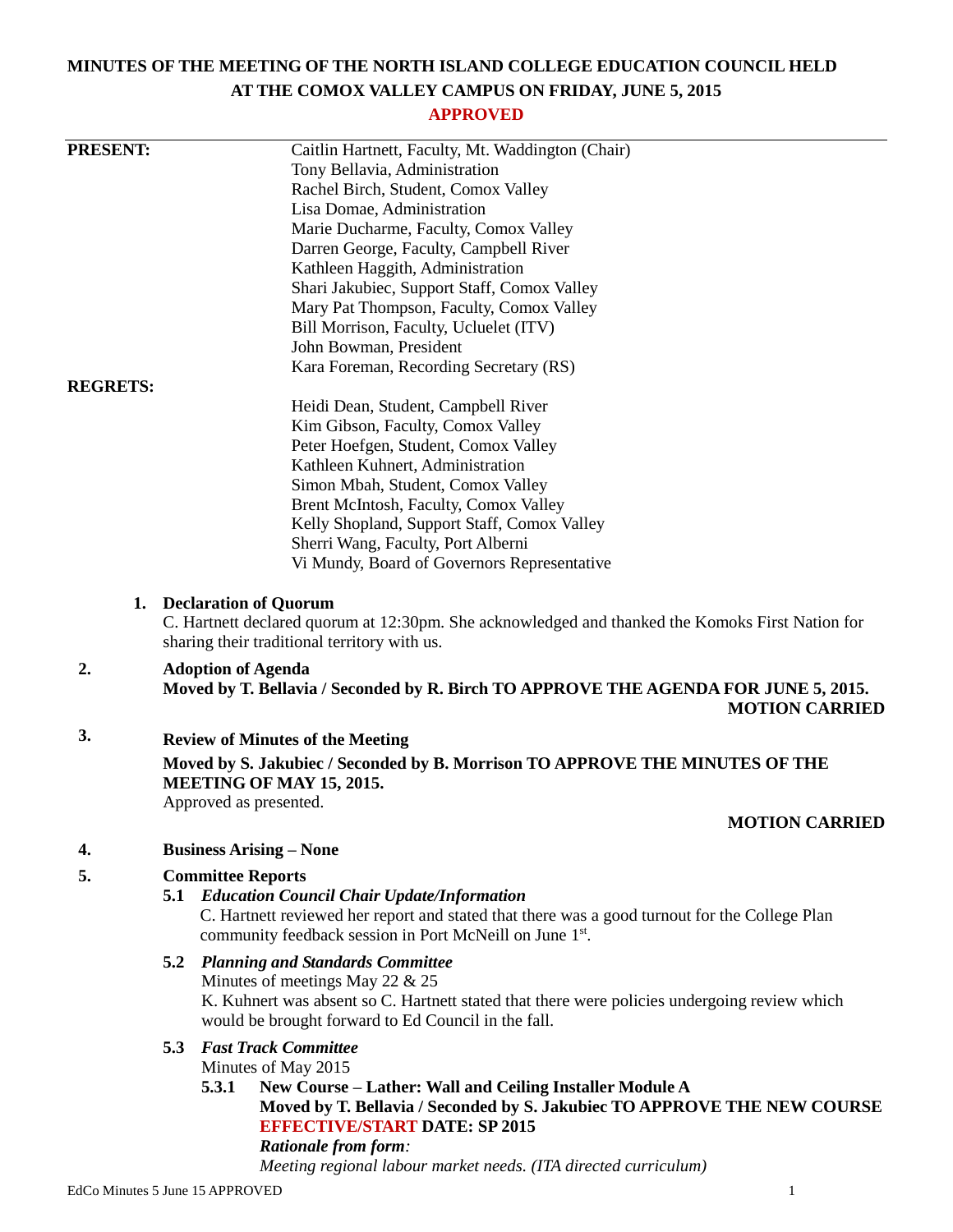#### *Discussion*:

Q; Is module A equal to year 1, 2 etc of apprenticeship or is this a pre-apprenticeship? A; ITA has taken a new approach to both pre-apprenticeship and foundation training. Where they used to be separate, there are now blended models. A person can start an "all" apprenticeship stream" or they can start with this foundation stream and it will lead to the same path where previously it didn't. Modules  $A \& B$  are the terms used by ITA to describe this path in this program. There is no foundation program in this particular trade but it is the modules that combine both the foundation and the apprenticeship leading to a brand new Red Seal in the province.

Q; Do you have to have an employer sponsor you to become a registered apprentice? A; These modules are a direct response to the needs of the two North Island hospitals under construction. They have agreed to take these students on.

Island Health identified a need for these workers, went to the ITA and asked them to fund this program at NIC so they would have the people they needed. Funding came with a very short time window which is why this was fast tracked.

Q; Isn't there usually program attached to new courses?

A; NIC has only received funding for the two courses and has no plans for an ongoing program.

## **MOTION CARRIED.**

# **5.3.2 New Course – Lather: Wall and Ceiling Installer Module B Moved by T. Bellavia / Seconded by M. Ducharme TO APPROVE THE NEW COURSE**

## **EFFECTIVE/START DATE: SP 2015**

*Rationale from form:*

*Meeting regional labour market needs. (As above) Discussion*: None.

#### **MOTION CARRIED.**

#### **5.3.3 New Course – EMP 010 Internship – Applied Business**

This course does not require Education Council approval. It was included to provide context for items  $5.3.4 - 5.3.7$ . It is a part-time vocational, non-credentialed course. (like Cat B)

## **EFFECTIVE/START DATE: FA 2015**

#### *Rationale from form:*

*An internship work placement is a required and valued component in three Post-Degree Diplomas – Global Tourism & Hospitality Management Advanced Diploma, Global Business Management and Pre Professional Accountant. We currently do not offer an preplacement support for our students who are expected to find their own internship placement. The chances of students obtaining a meaningful internship in their field of studies will be greatly increased if we provide assistance and support in the form of a mandatory online workshop. Some form of mandatory seminar, workshop or course to prepare the students for the workplace is the norm at most institutions that have mandatory work placements.*

*Discussion*:

None

#### **5.3.4 Course Revision – BUS 500**

**Moved by T. Bellavia / Seconded by M. Ducharme TO APPROVE THE COURSE REVISION.**

#### **EFFECTIVE/START DATE: FA 2015**

#### *Rationale from form:*

*We currently do not have any pre-placement support to help students succeed with securing their internship placement and completing a successful work term. Students must complete EMP 010 Internship Workshop in order to register for BUS 500. This will fill that void and better prepare students for the workplace.*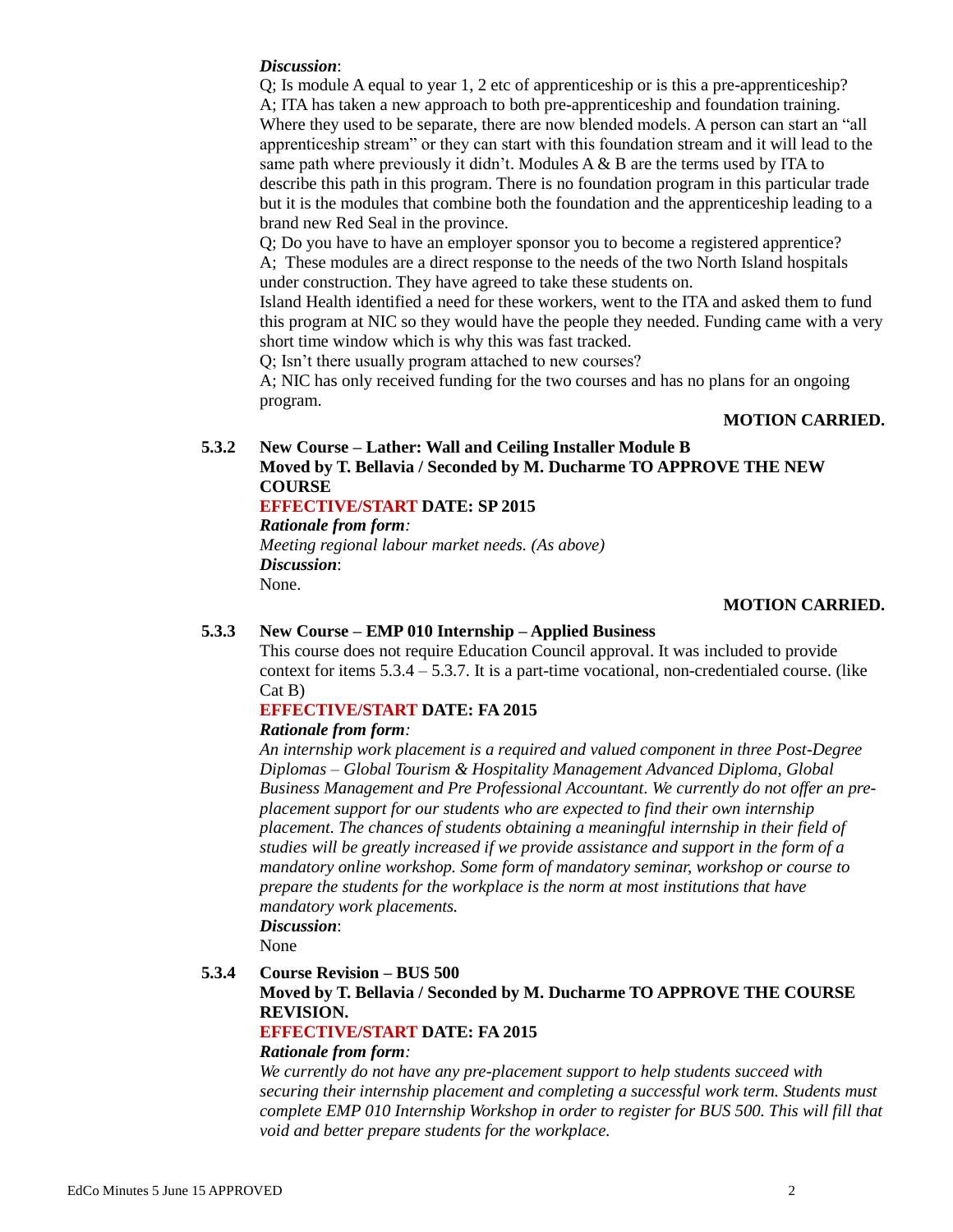*Discussion*:

**ACTION:** (RS) Prerequisite language; can remove the title of the course

**MOTION CARRIED.**

# **5.3.5 Program Revision – BBA PDD Pre Professional Accountant Items 5.3.5 – 5.3.7 were taken together Moved by T. Bellavia / Seconded by D. George TO APPROVE THE THREE (3) PROGRAM REVISIONS EFFECTIVE/START DATE: FA 2015**

*Rationale from form:*

*There is currently no pre-placement workshop/course for the mandatory BUS 500 internship work placement. Students will receive the relevant support and resource materials they require to plan their internship with this online course. Discussion*:

There was confusion about whether this is an Admission Requirement or a Program Completion Requirement. It was agreed that this is a Program Requirement.

#### **MOTION CARRIED.**

- **5.3.6 Program Revision – BBA PDD Global Business Management See above**
- **5.3.7 Program Revision – Global Tourism & Hospitality Management Advanced Diploma See above**

**ACTION:** (RS) On program revision; change THM 500 to THM 390

**5.4** *Curriculum Committee*

## **Minutes of Curriculum Meeting – May 22, 2015**

## **Documents for Review**

**5.4.1 Program Revision – BBA PDD Pre Professional Accountant Items 5.4.1 – 5.4.2 were taken together Moved by T. Bellavia / Seconded by M. Thompson TO APPROVE THE TWO (2) PROGRAM REVISIONS EFFECTIVE/START DATE: FA 2015** *Rationale from form:*

*This stipulation is already in our 1 year PDDs and needs to be added to year 2 PDDs as well. [This] clarifies requirements and reduces misunderstandings. Discussion*: None.

## **MOTION CARRIED.**

**5.4.2 Program Revision – BBA PDD Global Business Management** See Above

### **5.4.3 Program Revision – BSAM 1 year PDDs Moved by T. Bellavia / Seconded by D. George TO APPROVE THE PROGRAM REVISION EFFECTIVE/START DATE: FA 2016**

# *Rationale from form:*

*Many of our IE students are struggling greatly with the oral, written and listening skills that are taught in this course. These skills are in great practical demand in the Canadian workforce. Both 2 year PDDs include ENG 160 in their programs; none of the 1 year PDDs do. This is a disservice to our IE students. Discussion*:

None.

# **MOTION CARRIED.**

**5.4.4 Program Revision – Adventure Guiding Certificate Moved by T. Bellavia / Seconded by S. Jakubiec TO APPROVE THE PROGRAM REVISION EFFECTIVE/START DATE: FA 2015**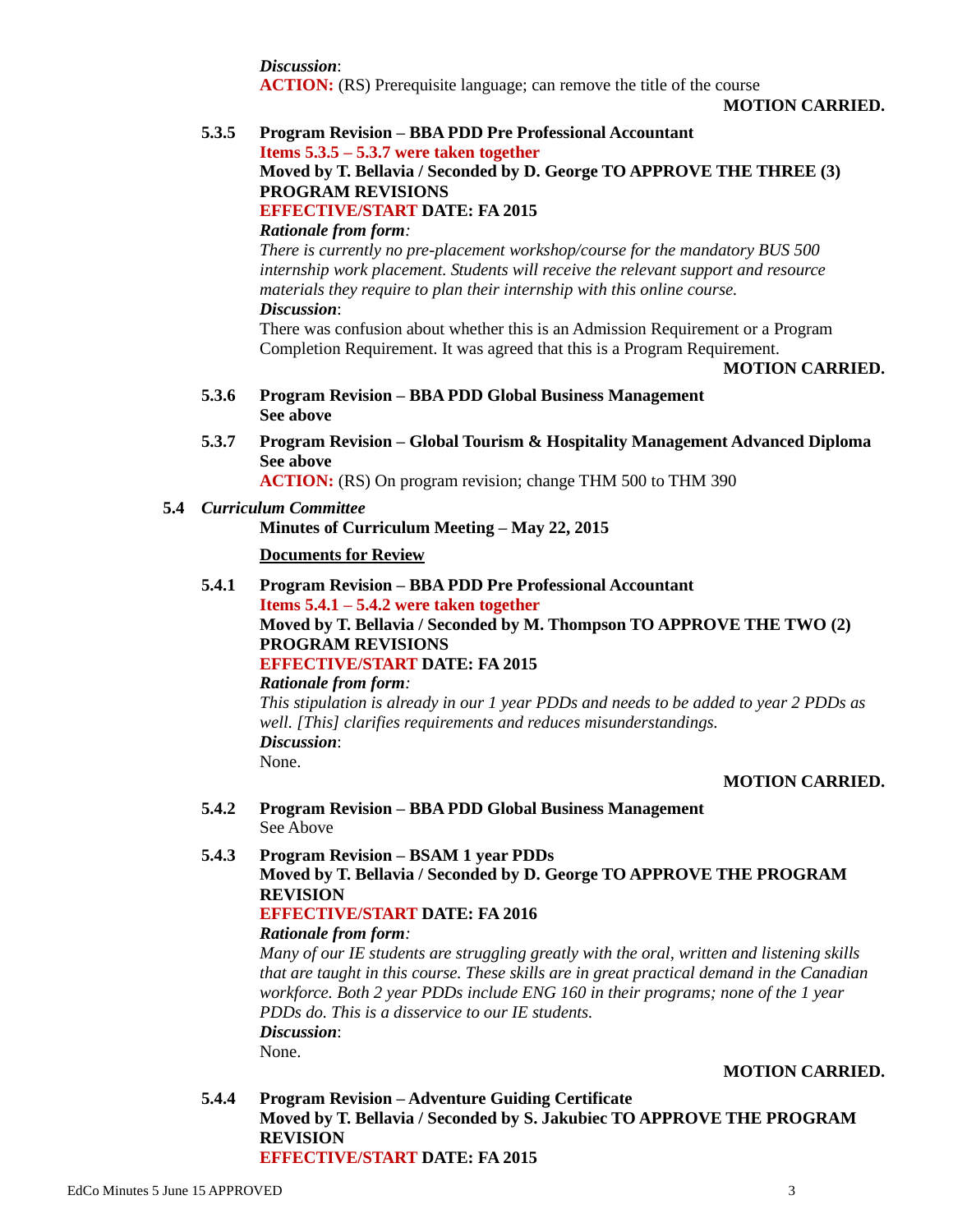### *Rationale from form:*

*Providing an option would allow the program more flexibility in meeting the needs of diverse groups including contract services. Students enrolled in the scheduled Adventure Guiding Certificate program (starting in September) would be advised/required to enroll in the same class as the rest of the cohort. Discussion*:

None.

#### **MOTION CARRIED.**

### **5.4.5 Program Revision – Global Tourism & Hospitality Advanced Certificate Moved by T. Bellavia / Seconded by M. Ducharme TO APPROVE THE PROGRAM REVISION EFFECTIVE/START DATE: FA 2016**

# *Rationale from form:*

*Changing the 300/400 level elective to an open elective will provide students with a wider range of choices. Students have expressed interest in taking other courses that better meet their personal goals (i.e. languages, other tourism courses, social sciences). Students can still choose to take a 300/400 level elective if they wish. Discussion*:

None.

#### **MOTION CARRIED.**

## **5.4.6 New Course – THM 390 Internship – Tourism & Hospitality Moved by T. Bellavia / Seconded by M. Thompson TO APPROVE THE NEW COURSE**

## **EFFECTIVE/START DATE: FA 2016**

#### *Rationale from form:*

*Work placement is a required and valued component in both the Global Tourism & Hospitality Management Advanced Diploma and the Tourism & Hospitality Management Diploma. The T&H diploma utilizes a Cooperative Education program which is successful inpart because students commit to their work experience during the summer and for a length of time that meets the needs of tourism employers.*

*Currently the Advanced Global Tourism students are required to take BUS 500 Internship – Applied Business where the parameters are much broader to meet the varied needs of Business students. We feel the value of the internship opportunity will be greatly enhanced if the parameters of the internship course are more closely aligned to that of the Coop course as well as the needs of tourism employers. The proposed THM 390 Internship would differ from BUS 500 in that:*

- *Students would be required to seek employment in tourism or hospitality businesses*
- *Required hours will increase from 180 to 360 (approximately 12 weeks) mazimizing the learning opportunity for students and ensuring employers there is a reasonable commitment during their peak season*
- *Students will be required to undertake their internship during the summer between year one and year two of the diploma program*
- *The requirement for an academic paper as part of the evaluation process would be eliminated.*

#### *Discussion*:

Q; Will the department want to add EMP 010 to the prerequisites? A; Yes.

**ACTION:** (RS) will make this change and advise the department chair.

**MOTION CARRIED.**

**5.4.7 Program Revision – Global Tourism & Hospitality Advanced Diploma Moved by T. Bellavia / Seconded by R. Birch TO APPROVE THE PROGRAM REVISION EFFECTIVE/START DATE: FA 2016**

*Rationale from form:*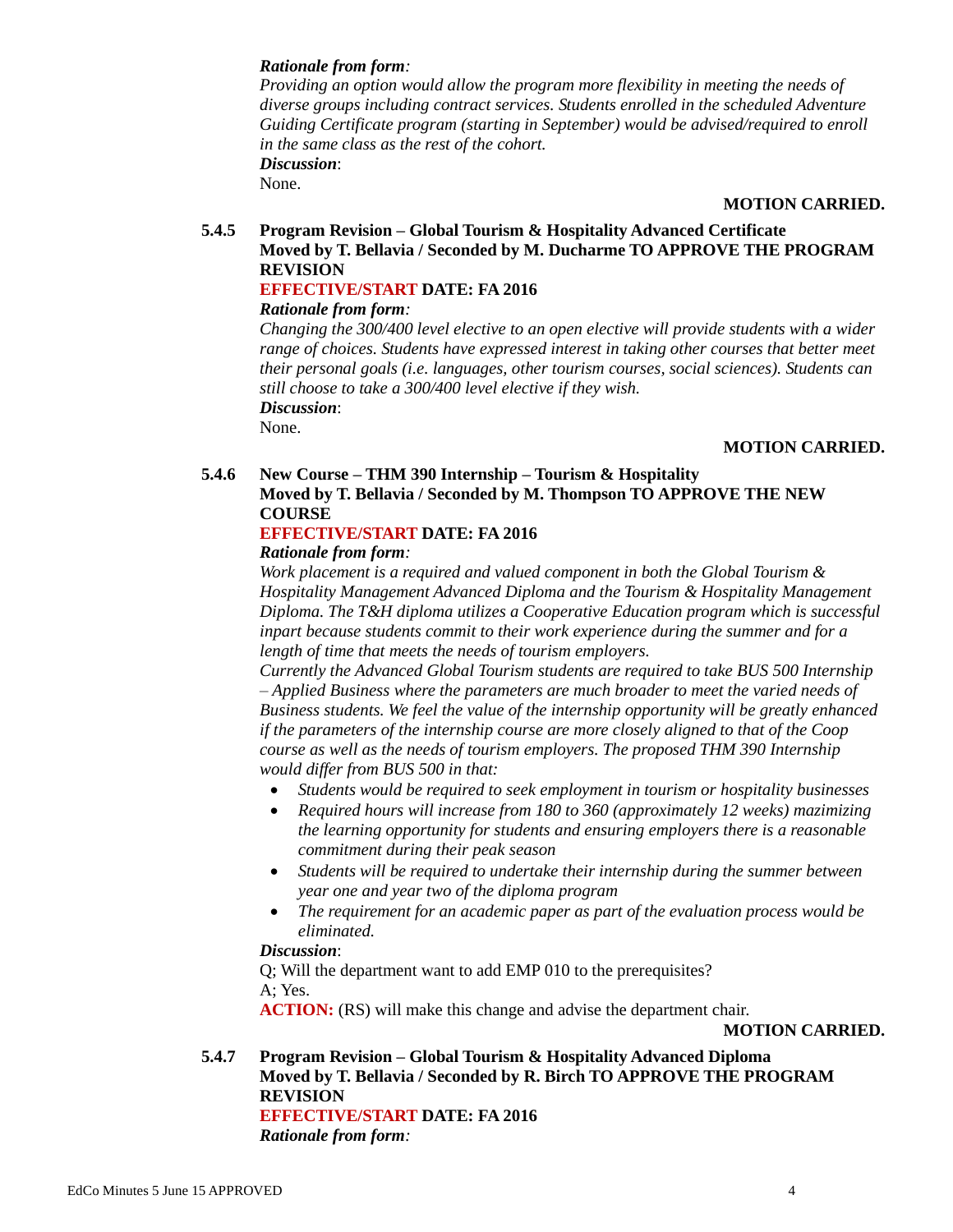*Limiting students to 300/400 level electives narrows their choices considerably and prevents them from taking language, tourism electives or other courses that they might be interested in. With open electives in year one and 200 level electives in year two, students still have the option to take 300/400 level courses if they choose. BUS 500 Internship requires 180 hours which can be taken on a PT or FT basis at any point in the program. Tourism students would maximize their learning potential and long term career prospects by working full time during peak season. An extended commitment to the industry would benefit both the student and the employer but these expectations need to be clear to students.*

#### *Discussion*:

None.

## **MOTION CARRIED.**

### **5.4.8 New Course – THM 340 Field School - Tourism**

## **Moved by T. Bellavia / Seconded by M. Ducharme TO APPROVE THE NEW COURSE**

# **EFFECTIVE/START DATE: FA 2015**

## *Rationale from form:*

*A field school will provide an opportunity for students to explore a specific topic of interest in depth and enhance their classroom learning while in a different cultural context. Students will enhance their intercultural skills, explore tourism themes from a different perspective and integrate theory in a real-world setting.*

## *Discussion*:

Q; Will this be offered as an elective?

A; Yes.

Q; What strategy will be used to determine competencies in #20 Student Evaluation? And why "during the trip?"

It was agreed that this item will be tabled until the department clarifies. EdCo members will review the clarification and provide approval electronically.

## **ACTION:** (RS)

#15 Add double quotes to "behind the scenes"

#20 Ask department for clarification. Once received, send to members for electronic approval.

#### **TABLED.**

**Subsequently;** The department provided clarification which was approved by Council electronically.

#### **5.4.9 Program Revision – Bachelor of Science in Nursing**

## **Moved by T. Bellavia / Seconded by K. Haggith TO APPROVE THE PROGRAM REVISION**

## **EFFECTIVE/START DATE: FA 2016**

#### *Rationale from form:*

*Admission is moving from first qualified, first served to a competitive/selective entry admission. Applicants must meet the acceptable pre-requisite requirements. Discussion*:

Q; How long is the wait list?

A; Two years but the department is moving though it quickly and anticipate accepting applications in the next couple of years.

There was a discussion about how this change will impact student access.

After discussion, it was agreed that the department faculty would be asked to review adding "or equivalent" to the Math and English requirements.

There was a suggestion that the department review the Web FAQ Tab to ensure the competitive entry requirements are clear. (This is not an EdCo field; just a recommendation.)

> **1 OPPOSED MOTION CARRIED.**